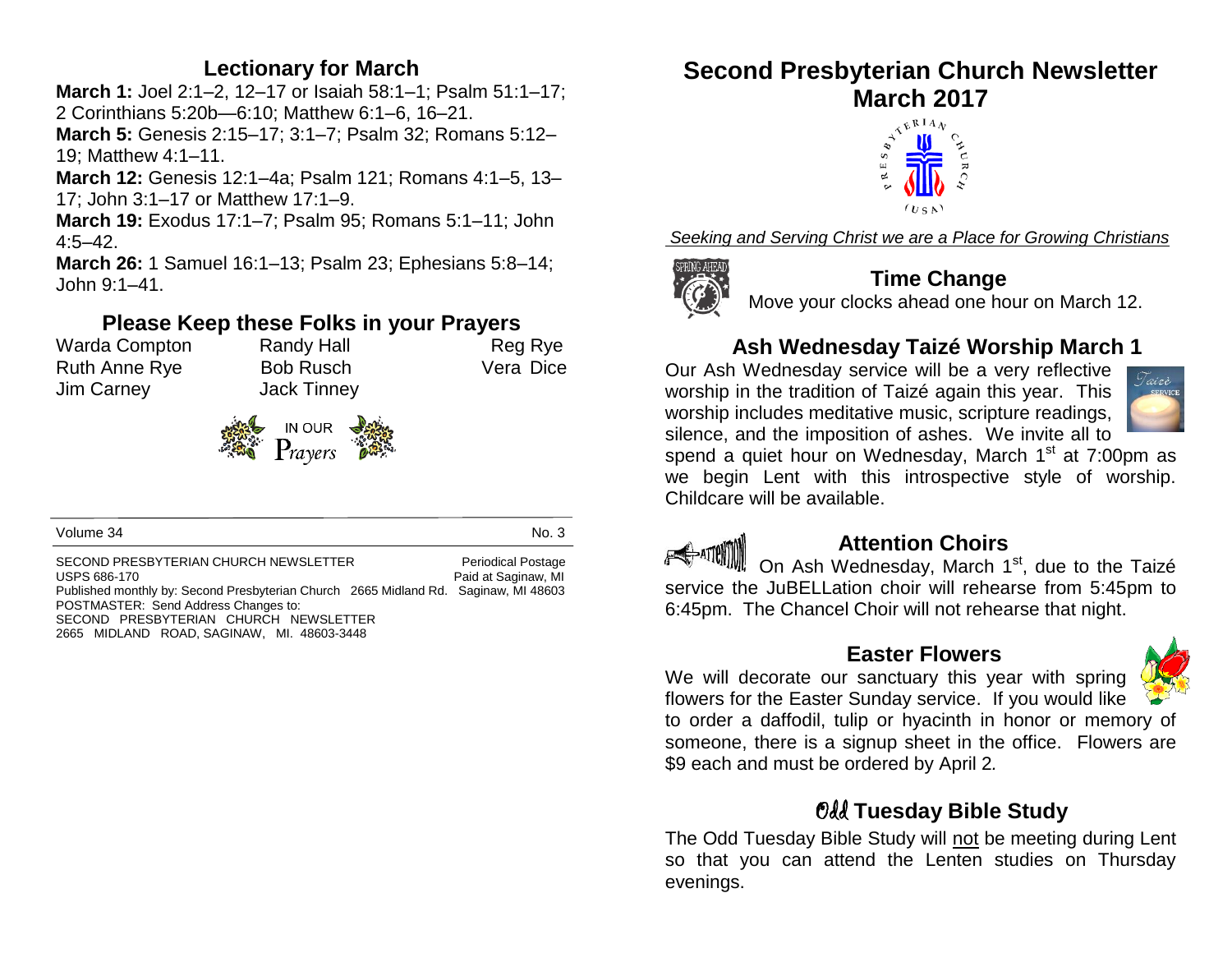#### **Lenten Soup Suppers and Studies**

Our Lent study this year will be a *Faith and Values Film Festival*. The Rev. Dr. Dan Saperstein, the



Executive Presbyter of our Presbytery will be leading our study. Each week we'll watch a movie and then have time to discuss it in light of our faith. We'll meet on Thursdays evenings during Lent - March 9<sup>th</sup>, 16<sup>th</sup>, 23<sup>rd</sup>, 30<sup>th</sup>, April 6<sup>th</sup>. Because of the length of the movies, our time together will be longer than usual. Supper will begin at 6:00 p.m. We hope to finish eating a little sooner than usual, and our study will end around 9:00 p.m. Watch for the sign-up sheets that will be in the gathering area. Some people prefer to bring their own place setting but plates, bowls, and utensils will also be available here. Please make a reservation by Tuesday of each week to help us know how many to plan for. Childcare will be provided, so let us know if you're bringing your children so that we will be ready for them.

#### **Annual Chili & Soup Cook-Off March 5**

Back by popular demand! Our Youth Group is hosting their annual Chili and Soup Cook-Off on Sunday, March 5 at 5:00pm. Put your chili or soup (or both) in the running for the "Best at Second Pres", or you can just come and enjoy a hot dinner of a variety of chilies and soup. Tickets are \$5 for adults and \$3 for kids 10 and under. The signup sheet for cookers and the tickets for tasters are available from the Youth on Sunday.

#### **Fish Fry & Bake Sale Signup Sheets**  Please consider signing up to help at the spring

**FISH** 

Fish Fry on Friday, March 17. To make this event successful we need lots of help. There is a lot of fun to be had working at this event! The proceeds go to the Presbyterian Men's Group and they do most of the maintenance jobs around the church. Check the signup sheets in the gathering area for the Fish Fry and the Bake Sale to see where you can help.

 **Fish Fry Dinner!** Saginaw's best fish dinner will be held here on Friday, March 17. Enjoy our "secret recipe" fish along with roasted potatoes, coleslaw, beverage and dessert. Dine here from 5:00pm to 6:30pm or take some home to enjoy! Adults \$10, Take Outs \$9 Kids 5-11 \$4, under 5 free



#### **Scholarship Applications**

Applications are in the church office for the MaryAnn Geiersbach, the Muriel Lakey Scholarship, the Alma College Scholarship and the McCabe Scholarship. Please return by March 5.



#### **High School Sunday School Class**

The High School Sunday school class meets every Sunday except for Communion Sundays. We invite all High School age kids to join in. We meet in the Youth room after the children's sermon, so come and join us for some great discussion!

#### **Busy Hands and Hearts**

Busy Hands ministry group reaches out to our community by making lap quilts, hats, mittens and other items for local shelters. We will meet on Monday, March 6, from 1:00pm to 3:00pm so come and join us! If the local schools are closed due to snow we will not meet.

#### **Florence Gilmour Circle**

Join the Florence Gilmour Circle as we continue to discuss *Just Like Jesus* by Max Lucado. We will meet on March 8, at 9:30am in the library and discuss Chapters 11 & 12 of the book. All women of the church are welcome!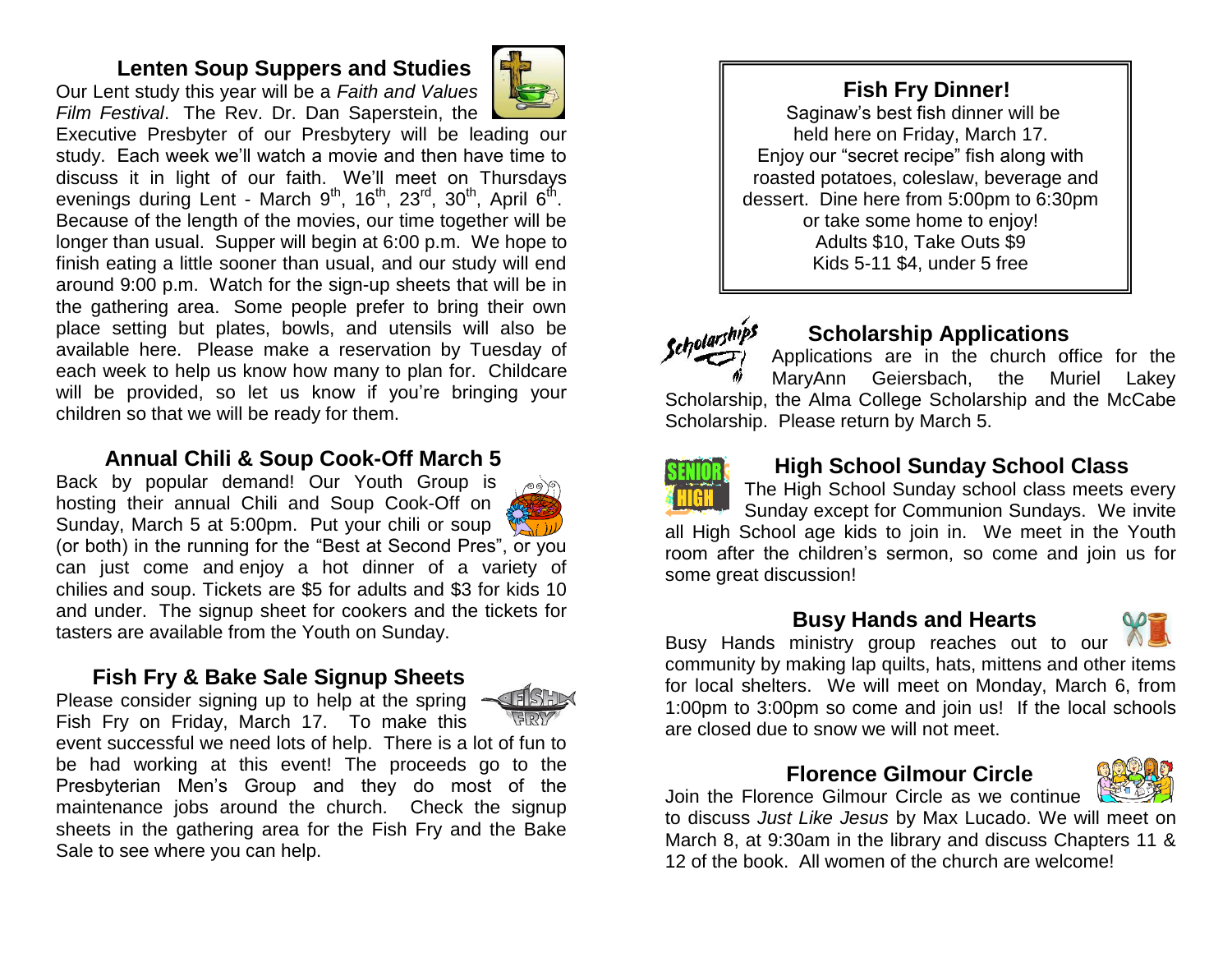## Mission Highlights

The Stewardship and Mission Committee wants the congregation to have an opportunity to understand and participate in a variety of missions. You can be involved by donating your time, talent and treasure to a number of worthy missions. This month we are highlighting **Human Trafficking Awareness**.

Human trafficking is modern-day slavery or the illegal trade of human beings for the purposes of forced labor. Here are some facts:

- Slavery is not legal anywhere but happens everywhere.
- Slavery: forced to work without pay under threat of violence and unable to walk away.
- 27 million slaves in the world today.
- The majority of slaves can be found in India and in African countries. Each year, thousands of slaves are trafficked into the US.
- Slaves work in fields, brothels, homes, mines, restaurants - anywhere slave owners can feed their greed.
- \$90 is the average cost of a human slave
- Slave holders use many terms to avoid the word slavery: debt bondage, bonded labor, attached labor, restavec, forced labor, indentured servitude, and human trafficking.
- We can end slavery in our lifetime. Everyone has a role to play - government, business, international organizations, consumers, YOU.

On March 26, Cherie Sammis, Director of Ethics Integration at St. Mary's Hospital will be here to educate our community about the growing issue of human trafficking. She will lead our  $2^{nd}$  @ Second Adult Education class this day.

Look for further information displayed in the main hallway throughout the month of March on different aspects of Human Trafficking.

#### **Easter Is Coming!**



The resurrection is definitely something to sing about! That makes it the perfect time to sing with the choir! Rehearsals are on Wednesdays at 7:00pm and we would love to have you join us for the Easter season. Come

help us celebrate in Song!



#### **Easter Drama**

Mark your calendars and plan to join us on April 9<sup>th</sup> for our Easter drama. If you are interested in helping, please let Laurel know!

#### **Men's Fellowship Breakfast**

All men of the church are invited to come and join in on Saturday, March 4 for breakfast, study and



fellowship. We meet at 8:00a.m. at the church. We are studying the Book of the *Acts of the Apostles*, which we usually just refer to as *Acts*, though some have suggested that it should be called *The Acts of the Holy Spirit*, since the Holy Spirit seems to be the focus. This month's study begins at Acts 2:43. Come and join us for breakfast, study and fellowship!



#### **Scrip for Every Day Purchases**

Consider purchasing gift cards for everyday purchases such as gas and groceries. We will

place the Scrip order on Sunday March 5. Your order will be in the office on March 8. You may place an order for almost any retailer in the area or we do have these cards available right now in the office:

**Applebee's \$25 Exxon/Mobil \$50 Goodrich Theaters \$10 Tim Horton's \$10 Kohl's \$25 Taco Bell \$10 Walmart \$100 Speedway \$25/\$100 Meijer \$25/\$50/\$100 Wendy's \$10 Red Lobster/Olive Garden \$25**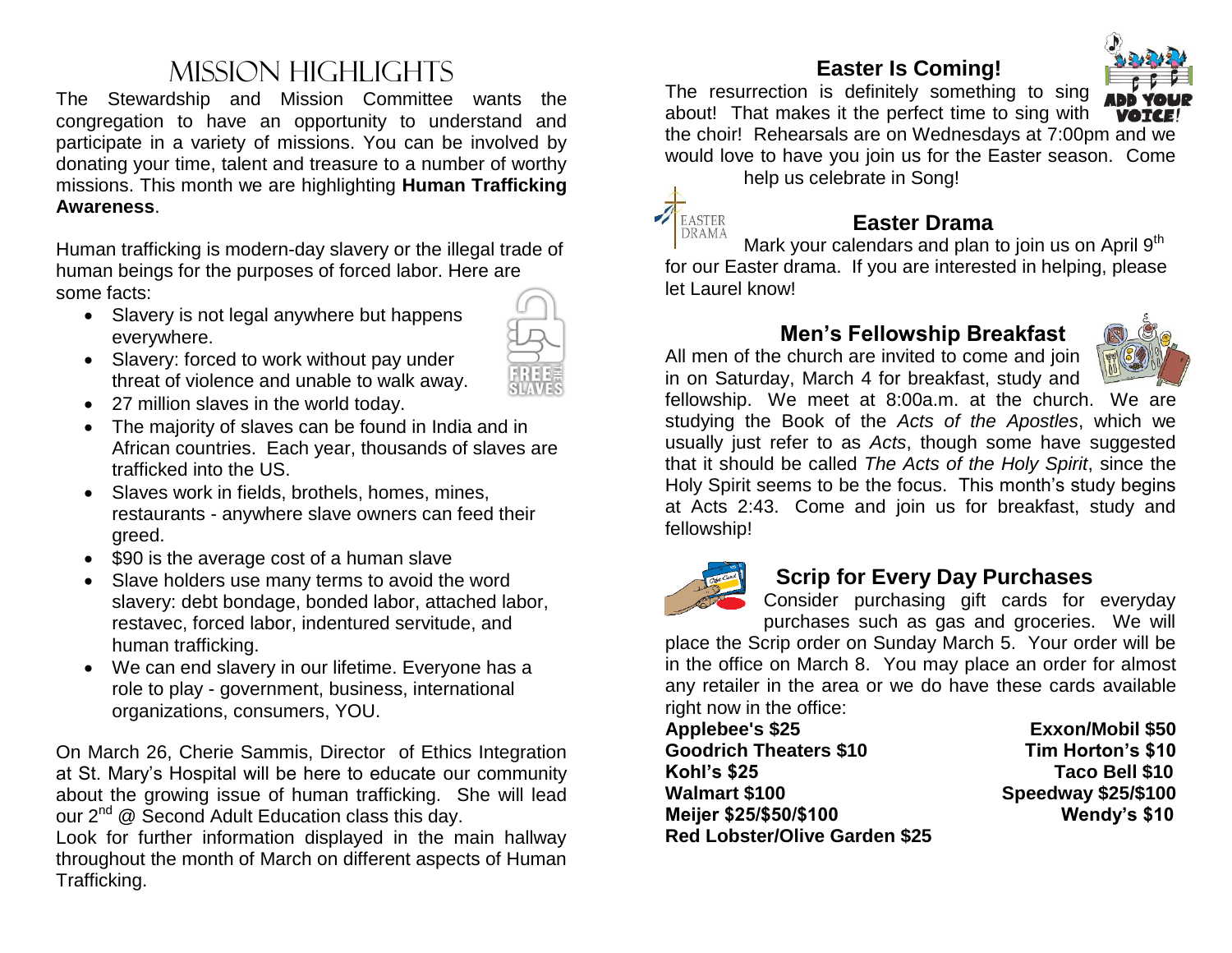#### **2 nd @ Second**



In March we will be beginning a lectionary based study for 2<sup>nd</sup> @ Second Adult education.

We'll start each session with a brief opening from "The Upper Room" then we will examine selected lectionary readings for the day which complement the current season of the liturgical year. These readings can be found on the back page of this newsletter. No advanced preparation is necessary, just grab a cup of coffee and join us at 10:45am in the library. Get ready to look deeper into the readings of our morning worship service!



#### **2016 Contributions**

Tax season is upon us once again, and there is still time to make a 2016 IRA contribution to the

church. The deadline for your 2016 IRA contribution is April 18, 2017. You can also make contributions for the 2017 tax year. If you are under the age of 50, your contribution limit is \$5,500 per year. If you are age 50 or over, your contribution limit is \$6,500 per year.



#### **SERRV Sale**



We will have a SERRV sale on two Sundays, March 19 and March 26 in the

gathering area. These items are all Fair Trade which means that Serrv pays the artisan a wage that is fair. Serrv works with 55 artisan and farmer partners in 23 countries (including the United States) to ensure that each and every interaction they have is a learning experience. It is a chance to acquire knowledge and expertise that will empower these artisans to succeed. Serry supports them with appropriate training, tools, safety equipment and workshop improvements. Merchandise will be available before and after worship service on these sale days. There are lots of new items to choose from including spring gifts and décor and Easter favorites also. Come and shop and support this worthy Mission project. Part of the profit is added to our Mission funds

#### **Gift Given to the Church**

Second Presbyterian Church has been the fortunate beneficiary of a generous gift. We have



been given two spaces/crypts at Oakwood Mausoleum in a highly desirable area of the mausoleum. These include the opening and closing costs and lettering of the crypts. We are letting our congregation members have the first opportunity to purchase them. If you are interested, please stop into the office for more details.

 **PYG Events**

**Sunday, March 5** – we will have PYG this day at a different time – right before the Chili Cook-Off. Please meet us at church at



3:30pm to have a short PYG meeting and then set up for dinner. **Please bring a dessert to share with our guests at the Cook-Off!**

**Sunday, March 12** – PYG at 10:45am to noon. We will be working on Youth Sunday. Please be sure to join us this day! **Saturday, March 18** – Youth Sunday Practice at 10:00am **Sunday, March 19** – Youth Sunday. Please meet us at church no later than 9:00am to be sure we are ready to lead worship

**Sunday, March 26** – No PYG – Happy Beginning of Spring Break! ©

**Sunday, April 2** – No PYG – Happy End of Spring Break!

#### **Hosts for Youth Progressive Dinner**

The Youth Group needs hosts for our upcoming Progressive Dinner on April 9. We need three



houses to visit: appetizers, main course and dessert. Please let Becca, DJ or Tammi know if you are interested in hosting!



#### **Winter Outerwear**

We collect winter outerwear year round for our Mission project. This is a great time to get sale prices on outerwear. We especially need coats, boots and snow pants. Drop them in the school box in the main hallway.